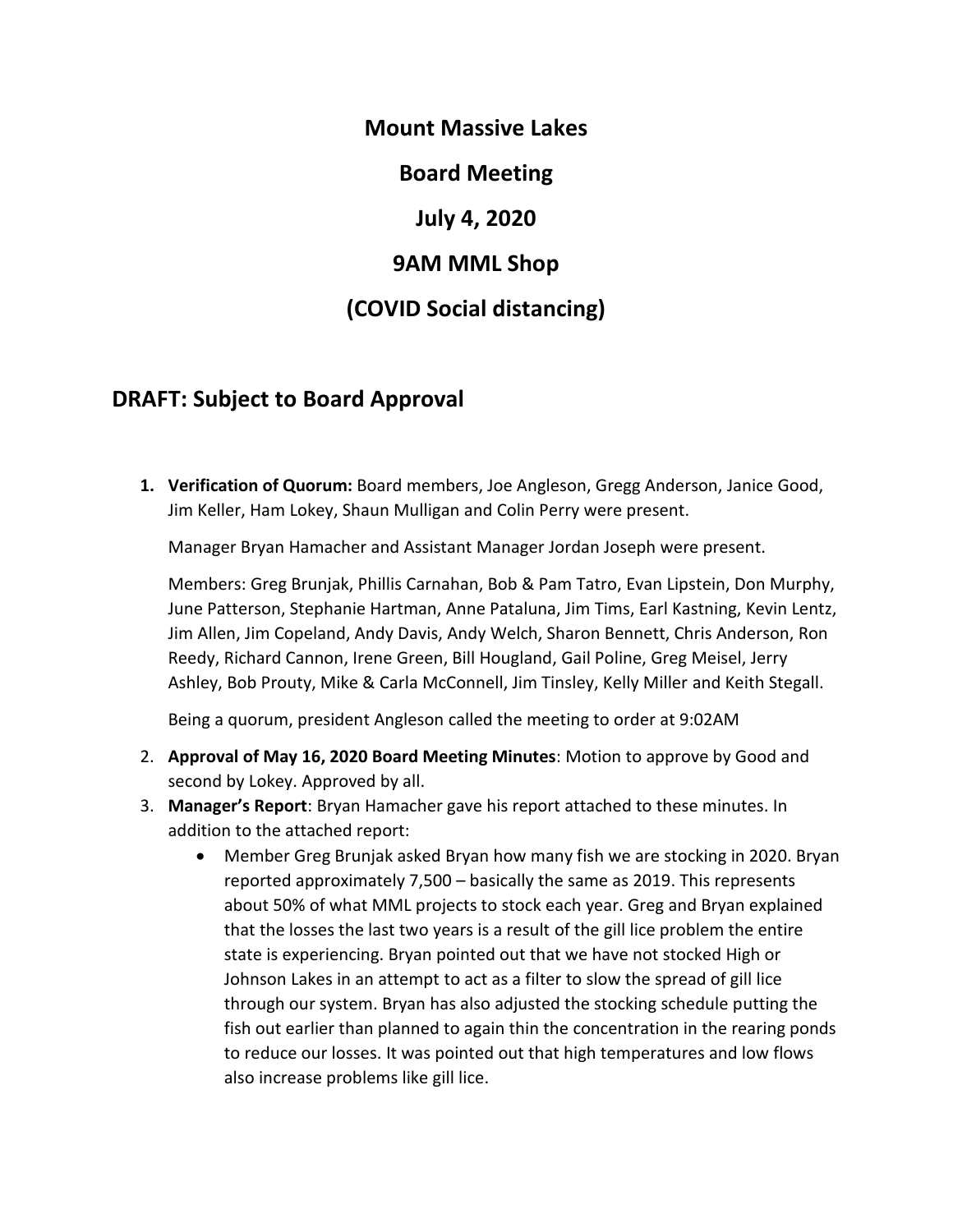- 4. **Old Business:** Joe reviewed the club's response to COVID and reminded those in attendance that MML must comply with the State of Colorado CDC as well as Lake County guidelines regarding COVID. Both agencies are still encouraging group size be limited to 10 or fewer along with proper distancing and mask usage. Joe commented that it may be time to eliminate the board suggestion of only 5 guests at a time and leave it to the members to police themselves and make sure their groups are limited to no more than 10 including members and guests. Motion by Angleson and second by Mulligan to have guests follow ST of CO CDC and Lake County guidelines regarding group size. Approved by all.
- 5. **LUC Report**:
	- Joe asked Janice Good to give the LU report in Bill Bennett's absence.
	- Janice reported that LU had responded to 2+ septic systems, 1 cabin addition including an electric pole move, one deck (to be discussed under new business) as well as one new cabin #150.
	- Janice gave a thank you to member Eden for the nice job removing and reclaiming the land under the old Slifka cabin. Janice was reminded that the site (plus two septic systems) still needs to be re-seeded.
- 6. **MML Website**: Joe asked Gregg Anderson for an update. Gregg reported that the main thing to report is that there had been several security updates performed. Gregg also reminded all that, at the May meeting, he had reported that he would be changing the member only password. Gregg has decided not to change the PW mid-season but will do it this fall after the season ends.

## 7. **New Business**:

- LU Item: Joe led a discussion regarding an application for a deck that required a board variance vote due to exceeding 35' from the cabin and less than 100' from the lake. Joe asked Janice to re-cap the sequence of events. Janice reported that member Bill Hougland contacted her on Monday May 18 realizing, during the May 16 Annual Meeting that he possibly needed a LU application and approval to put a 12'x 12' deck below his cabin. Janice said she and LU Chair Bill Bennett visited the site on Wed May 20. Janice reported that LU was in favor of approval but, due to the distance offset conflicts, it would require a board variance vote. This was communicated with member Hougland verbally and, in a follow-up e-mail on May 21. On Friday May 22 it was observed that the deck had been built.
- After the re-cap, Joe stated the board would handle the situation in two votes. The first vote would deal with the variance – ignoring that the deck had already been built -- should the board approve the application? The second vote would address any fines or penalties for construction prior to board approval. Motion by Good "LU recommends to approve the deck and, that the deck will be open to all members to use, the deck shall be the responsibility of the member if it falls into a state of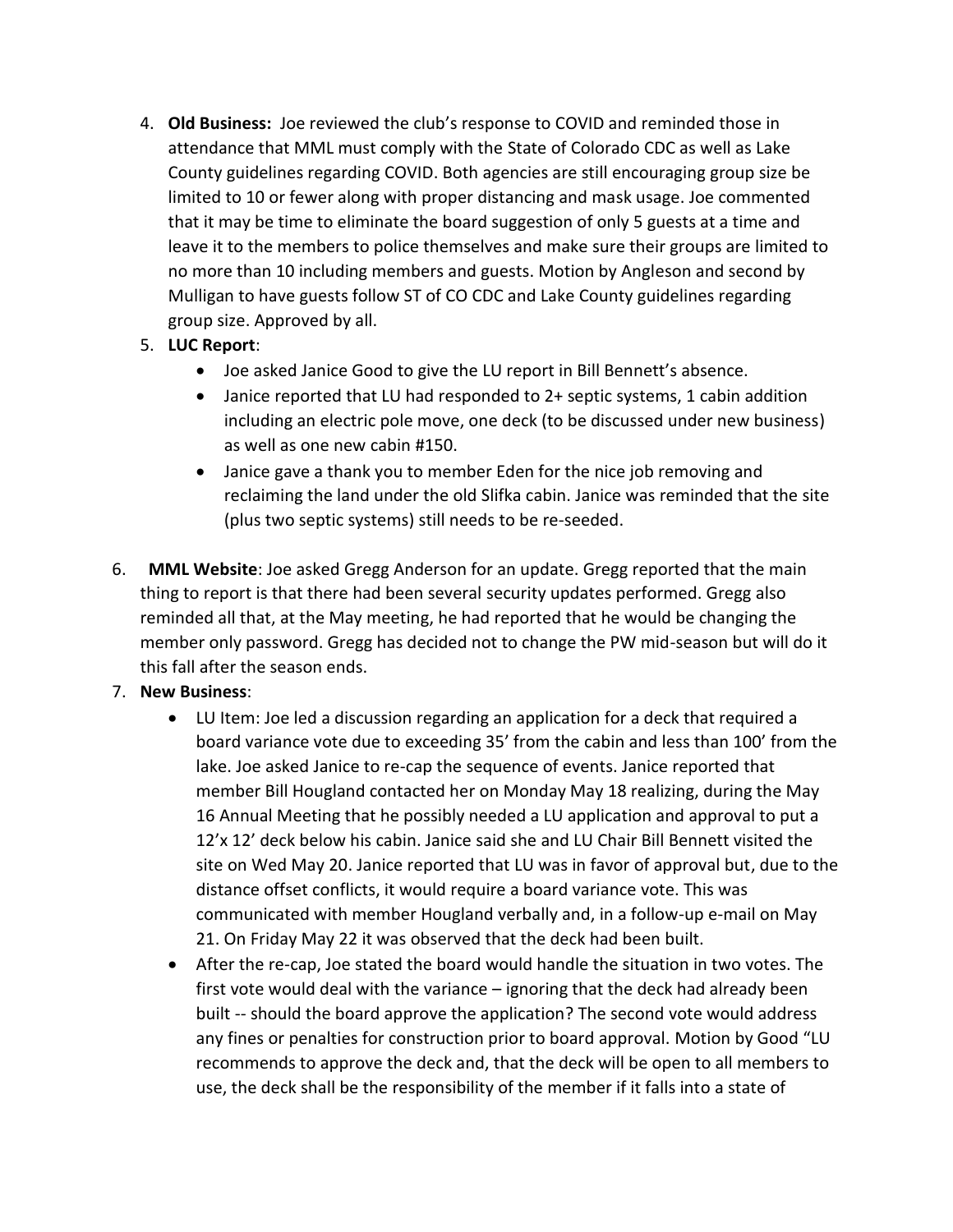disrepair and this responsibility shall carry forward to all new owners". Second by Mulligan. After additional conversation and comments by members, the motion failed by a vote of 3 in favor of approval and 4 against. The vote will require the removal of the deck. Member Hougland was told, per MML by-laws, he has 14 days to appeal the decision. Joe stated that a second vote to determine penalties, if any, for proceeding prior to board approval, would not be needed as it could be viewed as excessively punitive.

- Joe then asked Mulligan to update those in attendance regarding the topic of an additional MML staff house. Mulligan reported on his efforts in initial designs for a 3 bedroom, 2 bath (24' x 48') house along with budget estimates. As Mulligan updated, Joe reminded all that much of the money needed for this house has already been accumulated via special project allocations the past couple of years along with allowing the "emergency" fund to grow beyond the normal \$50,000. Mulligan handed out a detailed budget projecting cost at \$111, 117. This budget assumes some donations as well as much volunteer labor. It was suggested that the budget number be increased to \$130,000 to allow for unforeseen expenses. This house would be built SE of the hatchery where a prior cabin had been demolished and there is an existing well. If the well is tested and proves to be good it will save considerable dollars. Mulligan also pointed out that the new house will have a line of site view to the hatchery which could allow for technology that could alert the staff living in that house if a pump or flow failed in the hatchery. Motion by Mulligan and second by Keller to approve the process of filing a LU application and, if passed, construction of the new staff housing. Approved by all.
- Joe called for a short recess before the discussion of the Sangre de Cristo tree clearing program.
- After calling the meeting back to order, before the Sangre discussion, Joe had several miscellaneous announcements: Joe pointed out that Phyllis Carnahan had the signs for sale to properly mark cabins for the benefit of emergency responders. Joe asked members to police family members and friends regarding speed limits and the speed of children driving ATV's. Joe then mentioned that The Friends of Twin Lakes had provided MML with a radio with direct connection to the emergency dispatch office in Leadville. This radio will operate even during power outages and other communication outages. Joe reminded members that they are responsible for their dog's actions. Dogs must be under voice control of the owner if not on a leash. Members also asked that people cleanup after their dogs.
- Joe then led a discussion regarding the news that Sangre de Cristo Electric (SDCE) was in the process of clearing (down to the ground) a 40' swath under all power lines. Joe reported that Janice Good had set up a conference call with Janice Good, Joe Angleson and Colin Perry along with Brian Stilley, the COO of SDCE. During this call we learned that SDCE began the process down south in the Howard and Texas